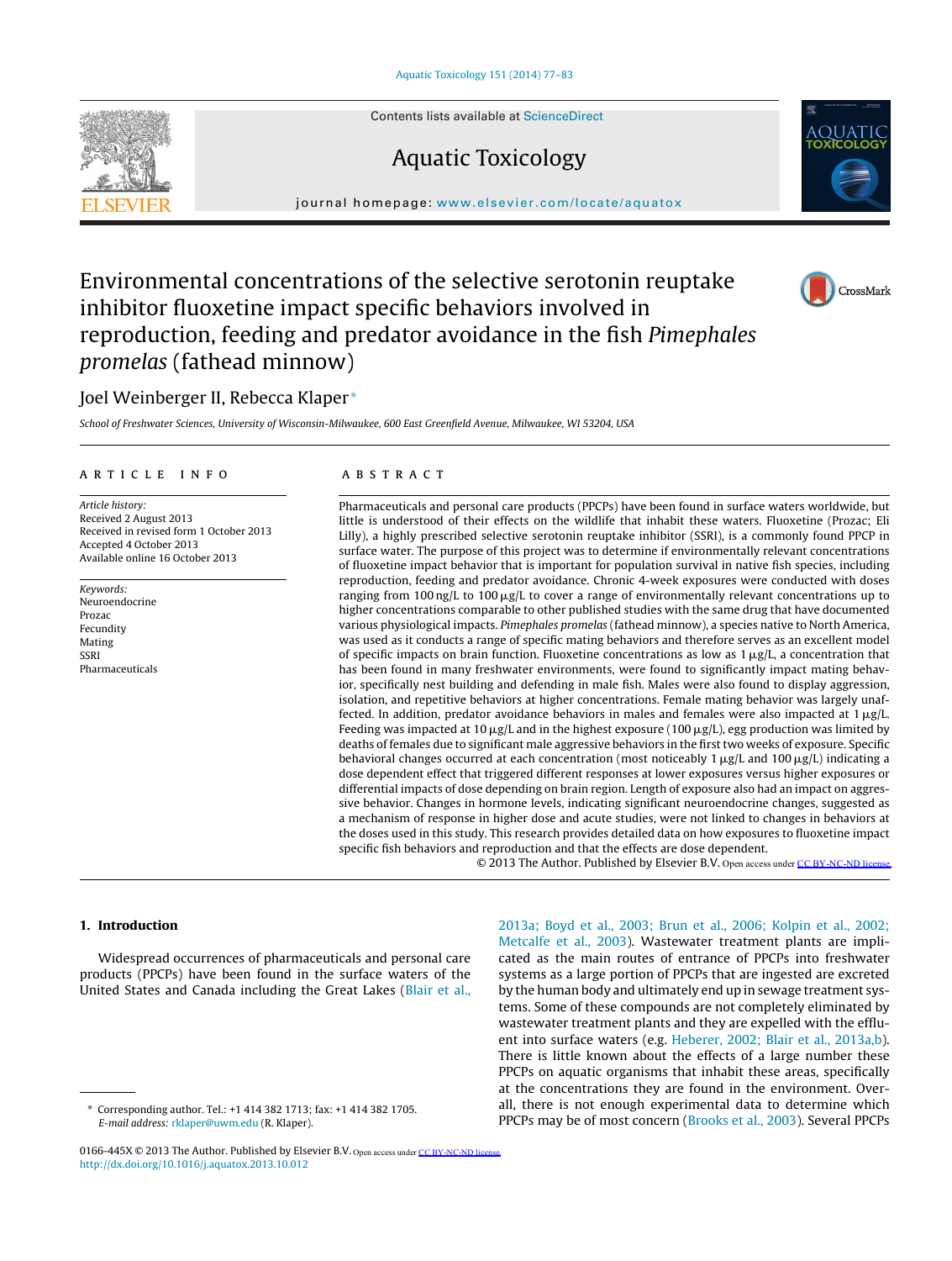that act on the central nervous system, such as selective serotonin re-uptake inhibitors (SSRIs), have been identified in the list of chemicals of concern as they have been suggested to have the potential to impact wildlife populations [\(Kostich](#page-6-0) [and](#page-6-0) [Lazorchak,](#page-6-0) [2008\).](#page-6-0) SSRIs block the reuptake of serotonin at the pre-synaptic nerve cleft and enhance the effect of serotonin on the post-synaptic nerve cleft ([Winder](#page-6-0) et [al.,](#page-6-0) [2009\).](#page-6-0) Serotonin has been shown to also regulate physiological systems in aquatic vertebrates such as teleost fish ([Fong,](#page-6-0) 2001) including reproduction ([Khan](#page-6-0) [and](#page-6-0) [Thomas,](#page-6-0) [1992\),](#page-6-0) territorial behavior [\(Perreault](#page-6-0) et [al.,](#page-6-0) [2003\),](#page-6-0) feeding ([De](#page-6-0) [Pedro](#page-6-0) et [al.,](#page-6-0) [1998\),](#page-6-0) nitrogen waste excretion ([Morando](#page-6-0) et [al.,](#page-6-0) [2009\),](#page-6-0) and immune response [\(Ferriere](#page-6-0) et [al.,](#page-6-0) [1996\).](#page-6-0) Therefore the SSRIs have the potential to have a significant impact on aquatic vertebrate populations.

Fluoxetine, the active ingredient in Prozac (Eli Lilly), is a commonly prescribed SSRI that has been found in final effluents from sewage treatment plants. Average surface water concentrations globally have been found from 0.012 to 1.4  $\rm \mu g/L$  ([Christensen](#page-6-0) et [al.,](#page-6-0) [2009;](#page-6-0) [Kolpin](#page-6-0) et [al.,](#page-6-0) [2002;](#page-6-0) [Webb,](#page-6-0) [2001\).](#page-6-0) Fluoxetine is used primarily to treat depression but also aids in the treatment of obsessive compulsive disorder, bulimia nervosa, and panic disorder and is one of the most prescribed medications in the United States ([Burt](#page-6-0) et [al.,](#page-6-0) [2007\).](#page-6-0) Fluoxetine has been found to accumulate in the tissues of fish including the brain, liver, and muscle to the same levels that occur in the environment ([Brooks](#page-6-0) et [al.,](#page-6-0) [2005;](#page-6-0) [Chu](#page-6-0) [and](#page-6-0) [Metcalfe,](#page-6-0) [2007;](#page-6-0) [Ramirez](#page-6-0) et [al.,](#page-6-0) [2007;](#page-6-0) [Schultz](#page-6-0) et [al.,](#page-6-0) [2010\).](#page-6-0)

Several authors have called for more studies on the importance of fluoxetine and SSRIs specifically on behavior because there is not enough information available regarding their impacts from chronic low-level exposures ([Brooks](#page-6-0) [and](#page-6-0) [Brain,](#page-6-0) [2010;](#page-6-0) [Brooks](#page-6-0) et [al.,](#page-6-0) [2003;](#page-6-0) [Winder](#page-6-0) et [al.,](#page-6-0) [2009\).](#page-6-0) With the exception of reduced locomotor activity in juvenile fish [\(Painter](#page-6-0) et [al.,](#page-6-0) [2009\),](#page-6-0) most previous studies have found that at concentrations a minimum of ten times higher than what has been documented in the aquatic environment caused increased ([McDonald](#page-6-0) et [al.,](#page-6-0) [2010\)](#page-6-0) or decreased [\(Kohlert](#page-6-0) et [al.,](#page-6-0) [2012;](#page-6-0) [Barry,](#page-6-0) [2013\)](#page-6-0) aggression, disruption in the endocrine axis [\(Lister](#page-6-0) et [al.,](#page-6-0) [2009;](#page-6-0) [Fernandes](#page-6-0) et [al.,](#page-6-0) [2011;](#page-6-0) [Mennigen](#page-6-0) et [al.,](#page-6-0) [2010a,b\),](#page-6-0) and declines in feeding behavior [\(Gaworecki](#page-6-0) [and](#page-6-0) [Klaine,](#page-6-0) [2008\)](#page-6-0) and general movement [\(Beulig](#page-5-0) [and](#page-5-0) [Fowler,](#page-5-0) [2008\),](#page-5-0) but no impact on reproductive output [\(Foran](#page-6-0) et [al.,](#page-6-0) [2004\).](#page-6-0) In some cases lower exposure levels were not tested and in the cases where lower exposures were actually tested, these studies have not shown an impact of fluoxetine. This may be due to a lack of true impact at lower concentrations but may also be due to the nature of the behavior and species tested, the length of exposure, or differences in enantiomers of fluoxetine used [\(Brooks](#page-6-0) et [al.,](#page-6-0) [2003;](#page-6-0) [Stanley](#page-6-0) et [al.,](#page-6-0) [2007\).](#page-6-0)

In this study we examined the effects of chronic sub-lethal and realistic environmental exposures of fluoxetine on specific behaviors associated with reproduction, feeding and predator avoidance in the fathead minnow. Fathead minnows were chosen for this study as they are a native species to North America, a toxicological model for the U.S. Environmental Protection Agency and most importantly, exhibit a complicated series of mating behaviors that can be a sensitive indicator of problems with reproduction. Behavior is a sensitive endpoint that provides an early indication of the impact of a toxin ([Jones](#page-6-0) et [al.,](#page-6-0) [1991;](#page-6-0) [Lovern](#page-6-0) et [al.,](#page-6-0) [2007\)](#page-6-0) and in the case of a chemical that specifically impacts the nervous system, behavior is an important endpoint to monitor [\(Brooks](#page-6-0) et [al.,](#page-6-0) [2003\).](#page-6-0) Exposure concentrationsusedinthis experiment were based on the range of concentrations documented in freshwater systems and included some higher concentrations used in other published experiments as a comparative reference. As it has been shown that response to fluoxetine is time dependent ([Perez](#page-6-0) et [al.,](#page-6-0) [2001\),](#page-6-0) experiments were carried out over a four-week exposure. Hormone levels were also measured as changes in the endocrine system have been

indicated as a potential mechanism for reproductive effects seen at higher exposure concentrations [\(Lister](#page-6-0) et [al.,](#page-6-0) [2009\).](#page-6-0)

### **2. Materials and methods**

Adult fathead minnows (Pimephales promelas), approximately eight months post-hatch, were selected from a stock culture in the Klaper Lab at the School of Freshwater Sciences (Milwaukee, WI). The original fish culture was obtained from the Environmental Protection Agency (Duluth, MN). Fish were fed Tetramin Tropical Flakes twice a day. Morning feedings occurred after filming of reproductive behavior. A 16:8 h light:dark cycle was used to simulate the photoperiod present during mating season for the fish and tanks were kept at 23◦ C.

#### 2.1. Exposures

Static exposures were conducted in standard 37.8 L  $(25.5 \text{ cm} \times 25.5 \text{ cm} \times 30.5 \text{ cm})$  glass tanks, which were individually aerated. Twenty-four liters of dechlorinated water was then added to the tanks either with or without a chemical exposure. Each tank was dosed to concentration using a stock solution of 300 mg/L fluoxetine in ultrapure water. Doses were chosen to mimic environmental concentrations and higher doses that mimicked those of other published studies and included  $0 \mu g/L$ (control),  $0.1 \,\mathrm{\mu g/L}$ ,  $1 \,\mathrm{\mu g/L}$ ,  $10 \,\mathrm{\mu g/L}$ , and  $100 \,\mathrm{\mu g/L}$ . Fluoxetine HCl was purchased from Sigma–Aldrich (St. Louis, MI). Exposures were static-renewal with 100% water replacement every three days. Fish were exposed to a treatment for a total of 4 weeks. Fluoxetine concentrations were quantified immediately after tanks were dosed and at two days by passing 0.5 L of tank water through an SPE column and extracting and analyzing for fluoxetine per EPA Method 1694. Concentrations were found to be an average  $(\pm SE)$  $0.02 \pm 0.007$   $\mu$ g/L for the 0  $\mu$ g/L treatment,  $0.087 \pm 0.017$   $\mu$ g/L for the 0.1  $\mu$ g/L treatment, 1.62  $\pm$  0.42  $\mu$ g/L for the 1.0  $\mu$ g/L treatment,  $10.45 \pm 2.83 \,\mathrm{\mu g/L}$  for the 10  $\mu$ g/L treatment, and 94.85  $\pm$  16.25  $\mu$ g/L for the 100  $\mu$ g/L treatment.

#### 2.2. Mating behavior measures

Specific mating behaviors were monitored starting two weeks after first exposure to provide time for acclimation to the treatment. The mating procedure for fathead minnows is a complex series of events. The male first creates a suitable nesting place, generally on the underside of a rock or log. He scrubs the nest using his fat pad on his head and picks off debris with his mouth to prepare the nest for eggs, and then attracts the female into the nest through a series of chasing movements. The male then proceeds through a series of movements to turn the female on her side and pushes her to lay eggs on the underside of the top of the nest. The male protects the nest until the eggs are hatched and regularly cleans the eggs using his fat pad and mouth. We provided a nesting tile created from a 15 cm solid plastic core PVC pipe that was cut in half lengthwise. This tile was then placed at the bottom of the tank so that the tile formed a nesting site that the fish could swim in and out of from both ends of the tile. One male and one female were placed with each mating tile. There were three pairs in each tank as these fish are group spawners. The fish could smell each other but did not interact across sections of the tank due to the dividers. Various mating behaviors quantified are described in [Table](#page-2-0) 1.

Egg production was monitored from the beginning of the experiment. Egg production and mating behaviors were monitored 1–3 h after lights were activated in the room. If fish laid eggs on the tile, the tile was removed from the section, eggs were counted, and a new tile was placed in the section. If eggs were laid on the bottom of the tank, the eggs were counted and then removed. Fish behavior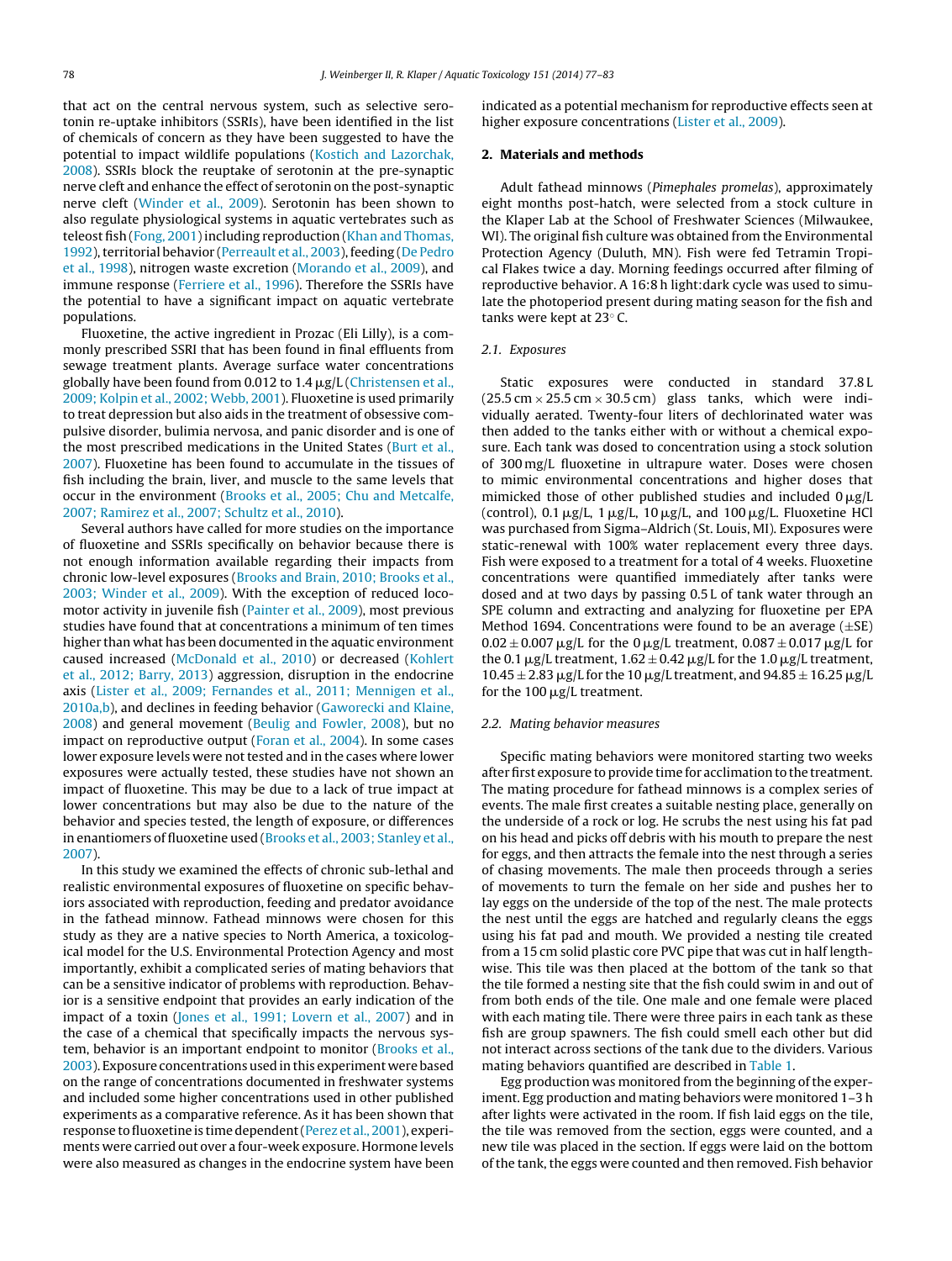<span id="page-2-0"></span>**Table 1** Description of observed mating behaviors.

| Behaviors observed                      | Description of behaviors                                                                                                                                        |  |
|-----------------------------------------|-----------------------------------------------------------------------------------------------------------------------------------------------------------------|--|
| Male visits mating<br>tile (nest)       | Male swims under mating<br>tile to clean nest to prepare<br>for eggs, engage in mating<br>behavior with female.<br>and/or guard tile from<br><i>intruders</i>   |  |
| Female swims<br>under mating tile       | Female swims under<br>mating tile to engage in<br>mating behavior with male<br>or to eat eggs she had<br>previously laid.                                       |  |
| Mating behavior<br>under mating tile    | Both male and female are<br>under the tile engaging in<br>mating behavior and/or<br>egg laying.                                                                 |  |
| Male cleans mating<br>tile (nest)       | Male swims back and forth<br>under mating tile using his<br>fat pad to scrub the<br>underside of the mating<br>tile to provide a surface for<br>eggs to adhere. |  |
| Male attacks<br>female                  | Male attacks female with<br>quick strikes and physically<br>makes contact with female.                                                                          |  |
| Male chases female                      | Male chases female around<br>tank.                                                                                                                              |  |
| Male chases female<br>under mating tile | Male successfully chases<br>female under the mating<br>tile to engage in mating<br>behavior.                                                                    |  |

was recorded for 10-min intervals every other day during natural spawning times (1 h after lights turned on). Mating behavior was filmed using a Panasonic SDR-H200 digital video recorder.

#### 2.3. Hormone analysis

Previous studies have suggested neuroendocrine control may be responsible for reproductive changes in fish associated with SSRI exposures, so we measured hormone concentrations in males and females at the end of the exposure period. Plasma hormones, testosterone and  $17\beta$ -estradiol were measured using competitive enzyme immunoassay (EIA) kits specific to each hormone per manufacturers instructions (Cayman Chemical, Ann Arbor, MI). Briefly, hormones were extracted using diethyl ether and then the ether was allowed to evaporate under nitrogen in a 30 ℃ water bath. The remaining extract was dissolved in 0.5 mL of assay buffer solution provided with EIA kit and placed into ELISA wells. Testosterone and  $17\beta$ -estradiol calibration standards were prepared according to the kit. Absorbance readings were performed on the Wallac 1420 Explorer (Perkin Elmer, Irvine, CA) at 405 nm. Concentrations were calculated using comparison to known standards.

#### 2.4. Feeding and predator avoidance behaviors

#### 2.4.1. Feeding behavior

The impact of a chronic low-dose exposure on feeding behavior was assessedatthe endofthe exposure trials for reproduction(after 4 weeks). Individual female and male fathead minnows were placed in a 2 L beaker with 1 L of untreated dechlorinated water and the amount of time it took each fish to eat 10 Daphnia magna was measured. Daphnia were selected randomly from a stock culture that originated from Aquatic Biosystems (Fort Collins, CO). Fish were allowed to acclimate in the beaker for 5 min and then 10 daphnids were placed in the beaker. If fish took longer than 45 min to eat all 10 daphnia, time was recorded as 2700 s. Fish were not fed 14 h prior to the start of the feeding experiment. Fish were also placed back into untreated dechlorinated water for two weeks after the initial experiment to determine recovery time after month-long exposures. Fish were measured again for feeding behavior one week and two weeks after the experiment (at weeks 5 and 6 of the experiment where no exposures occurred).

## 2.4.2. Predator evasion

Individual fathead minnows were placed in a 37.8 L tank with 10 L of dechlorinated water. This limited fish movement to the horizontal plane of the tank. One fish was placed in the tank and let to acclimate to the water for at least 5 min so that routine swimming behavior could be observed before introduction to mock predator. A black circle (4.5 cm in diameter) on a white background  $(21 \text{ cm} \times 14 \text{ cm})$  was used to mimic a predator. The mock predator was projected toward the side of the tank to startle the fish and the total distance the fish swam in a line from the start of the circle movement until it began meandering again was recorded. If the fish ignored the stimulus and continued to swim normally this was recorded as a null value. A total of five replications were conducted for each fish, where the circle was removed immediately after each approach and the subsequent test was done after the fish resumed routine swimming behavior before another introduction to the mock predator was conducted. Each trial was video recorded using a Panasonic SDR-H200 digital video recorder. Video was viewed by individual frames to determine the fish's startle distance using MPlayer GUI for Windows.

#### 2.5. Data analysis

A one-way ANOVA was conducted to determine differences among behaviors and hormones in each treatment using SPSS 13.0 for Windows. Data was transformed where necessary to create a normal distribution. Tukey's HSD was used to identify differences among specific treatments for each behavior and hormone analysis.

#### **3. Results**

#### 3.1. Changes in mating behavior

Fluoxetine exposure as low as  $1 \mu g/L$  significantly impacted mating behaviors of fathead minnows and specifically those associated with male nest preparation, maintenance, and defense. Males spent more time cleaning their mating tile or nest with the increase in fluoxetine concentration ( $F = 5.762$ , df = 28,  $p < 0.05$ ) ([Fig.](#page-3-0) 1). The males in the 1.0  $\mu$ g/L and 100  $\mu$ g/L treatments spent significantly more time cleaning the nest than control and 0.1  $\mu$ g/L (Tukey HSD  $p$  < 0.05). The males in the 100  $\mu$ g/L exposures were also observed to have a different cleaning behavior than the other exposed males. The males in the 100  $\mu$ g/L treatment would aggressively use their fat pad to scrub the underside of the tile and did this repetitively while the males in other treatments would graze by the tile and lightly scrub the tile with their fat pad. In the 1.0  $\mu$ g/L and 100  $\mu$ g/L exposures, males would clean also their mating tile for extended periods of time. As a contrast, the males in the  $100 \mu g/L$  exposure spent 75.8% of their time observed under the tile cleaning it, whereas males in the control exposures spent 22.6% of the time filmed cleaning the nest. The males treated with  $1.0 \mu g/L$  fluoxetine had light scrubbing cleaning behavior, however they would visit the tile more often and therefore their total amount of time spent on cleaning increased. In the control and 0.10  $\mu$ g/L exposures, the male would swim through one opening in the tile and out the other side without stopping to clean the tile.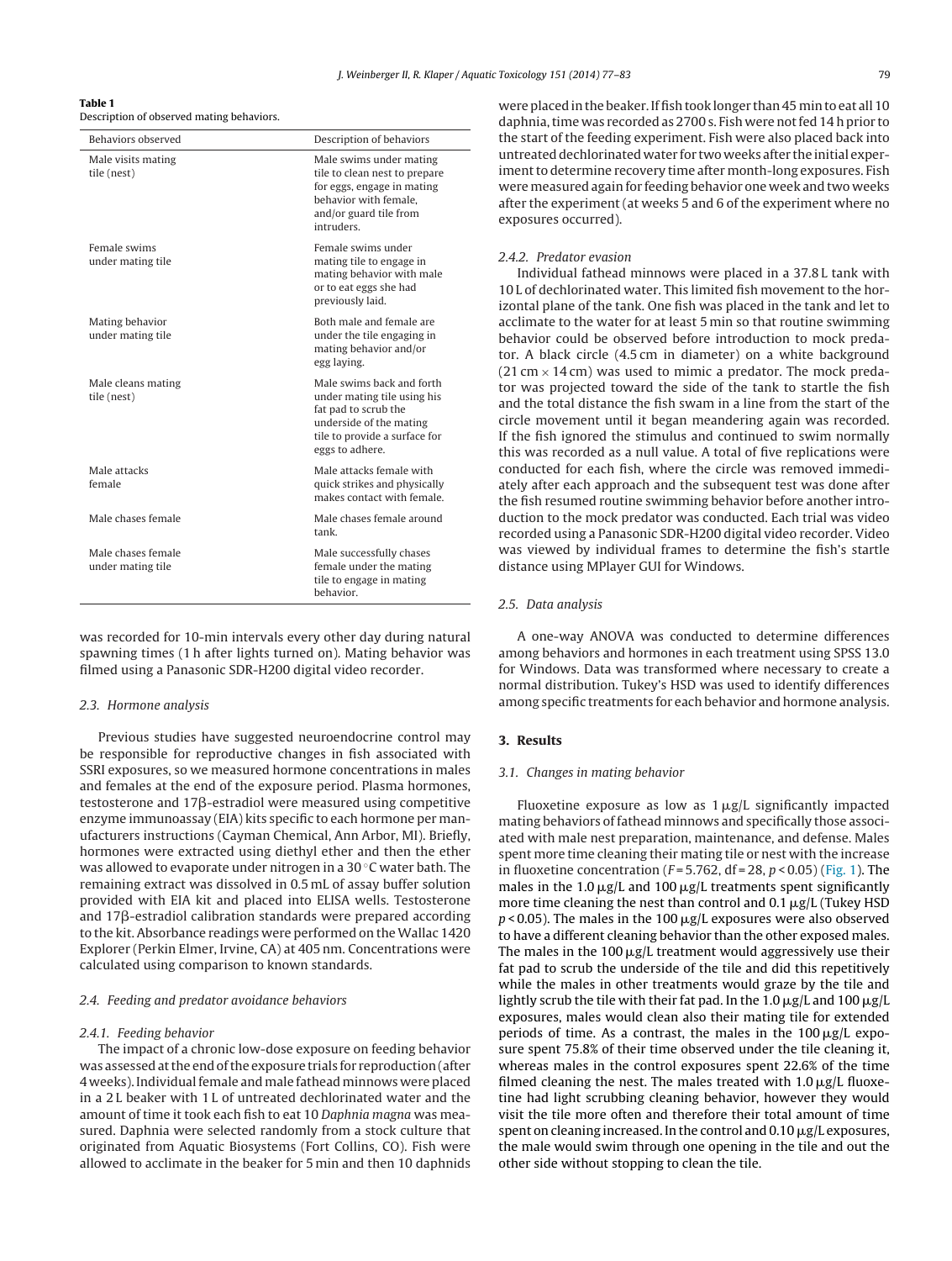<span id="page-3-0"></span>

Fig. 1. Average amount of time male spent cleaning mating tile. The average amount of time males spent cleaning mating tile in 0, 0.1, 1, 10, or 100  $\mu$ g/L fluoxetine exposures. Time spent cleaning was significantly different between control,  $0.1\,\rm \mu g/L$ fluoxetine doses and 1 or 100  $\mu$ g/L fluoxetine doses (Tukey HSD p<0.05).



**Fig. 2.** Average amount of time males spent under mating tile for each visit. The average amount of time males spent under mating tile for each visit during the observation period of fathead minnows while exposed to 0, 0.1, 1, 10, or 100  $\mu$ g/L of fluoxetine are shown. The amount of time males spent under the tile for each visit was significantly different between 100  $\mu$ g/L fluoxetine and other doses (Tukey HSD  $p < 0.05$ ).

The differences in cleaning behavior, and specifically the difference in the types of cleaning being done by the males exposed to the highest concentrations, led to an increase in amount of time the male spent per visit under the tile  $(F=6.098, df=25, p<0.05)$  (Fig. 2). Males exposed to 100  $\mu$ g/L fluoxetine concentration spent more time for each visit under the tile compared to the control, 0.10  $\rm \mu g/L$ , and 1  $\mu$ g/L males (Tukey HSD  $p$  < 0.05). There was also a decrease in the number of total visits to the tile by the male with increasing fluoxetine concentration ( $F = 4.364$ , df = 28, p < 0.05) (Fig. 3). The  $100 \,\mathrm{\upmu g/L}$  exposed males visited the tile significantly less than both control and 1  $\mu$ g/L males (Tukey HSD  $p$  < 0.05) but for each visit spent significantly more time under the tile when compared to all other groups.

There was also a decline in mating behavior by males as the concentration of fluoxetine increased. Males in the 100  $\mu$ g/L exposure did not spend time chasing females to get them under the tile



**Fig. 3.** Average amount male visited mating tile. The average amount males visited the mating tile to clean, mate with female, or swim under tile during observations while exposed to 0, 0.1, 1, 10, or  $100 \mu g/L$  fluoxetine. Number of exits was significantly different between control and 1  $\mu$ g/L fluoxetine doses and the 100  $\mu$ g/L fluoxetine dose (Tukey HSD  $p < 0.05$ ).

| Table 2<br>Female survivorship.            |                  |                         |                          |
|--------------------------------------------|------------------|-------------------------|--------------------------|
| Fluoxetine<br>concentration<br>$(\mu g/L)$ | # of female fish | $#$ of female<br>deaths | % Female<br>survivorship |
| $0$ (control)                              | 9                | 2                       | 77.8                     |
| 0.10                                       |                  |                         | 85.7                     |
|                                            | 8                |                         | 87.5                     |
| 10                                         | 5                |                         | 80                       |
| 100                                        | 15               | 10                      | 33.3                     |

and instead attacked the females in this treatment, which was seen as chasing and biting the female ( $F = 4.606$ , df = 29,  $p < 0.05$ ) (Tukey HSD  $p$  < 0.05). Although not measured this was particularly evident in the first two weeks of exposure where this led to some mortality in the females. More aggressive mating behaviors (nips or attacks) also led to mortality in females. The males in the 100  $\mu$ g/L treatment often killed females and did so more than any of the other exposures (and therefore twice as many exposures were conducted for this treatment to have enough pairs to examine behavioral changes). Female survivorship in this treatment was only 33% compared to the other exposures that had a survivorship of 77–87.5% (Table 2.). The females that died had visible bruising and tissue damage. Fluoxetine did not affect frequency of males chasing the females around the tank but changed the level of aggression once a female approached the nest for mating.

None of the female behaviors measured varied significantly among treatments. Neither the amount of time females spent under the mating tile nor the amount of time spent engaged in mating behavior were found to vary significantly between concentrations  $(p > 0.05)$ .

#### 3.2. Changes in reproduction

There was a significant difference in the amount of eggs laid among control and fluoxetine exposures ( $F = 8.700$ , df = 40,  $p < 0.05$ ) [\(Fig.](#page-4-0) 4). This level of significance was due to differences between the 100  $\mu$ g/L exposures and all other treatments. In this highest exposure, fish had a significant decline in total egg production compared to all other concentrations (Tukey HSD  $p$  < 0.05) due to the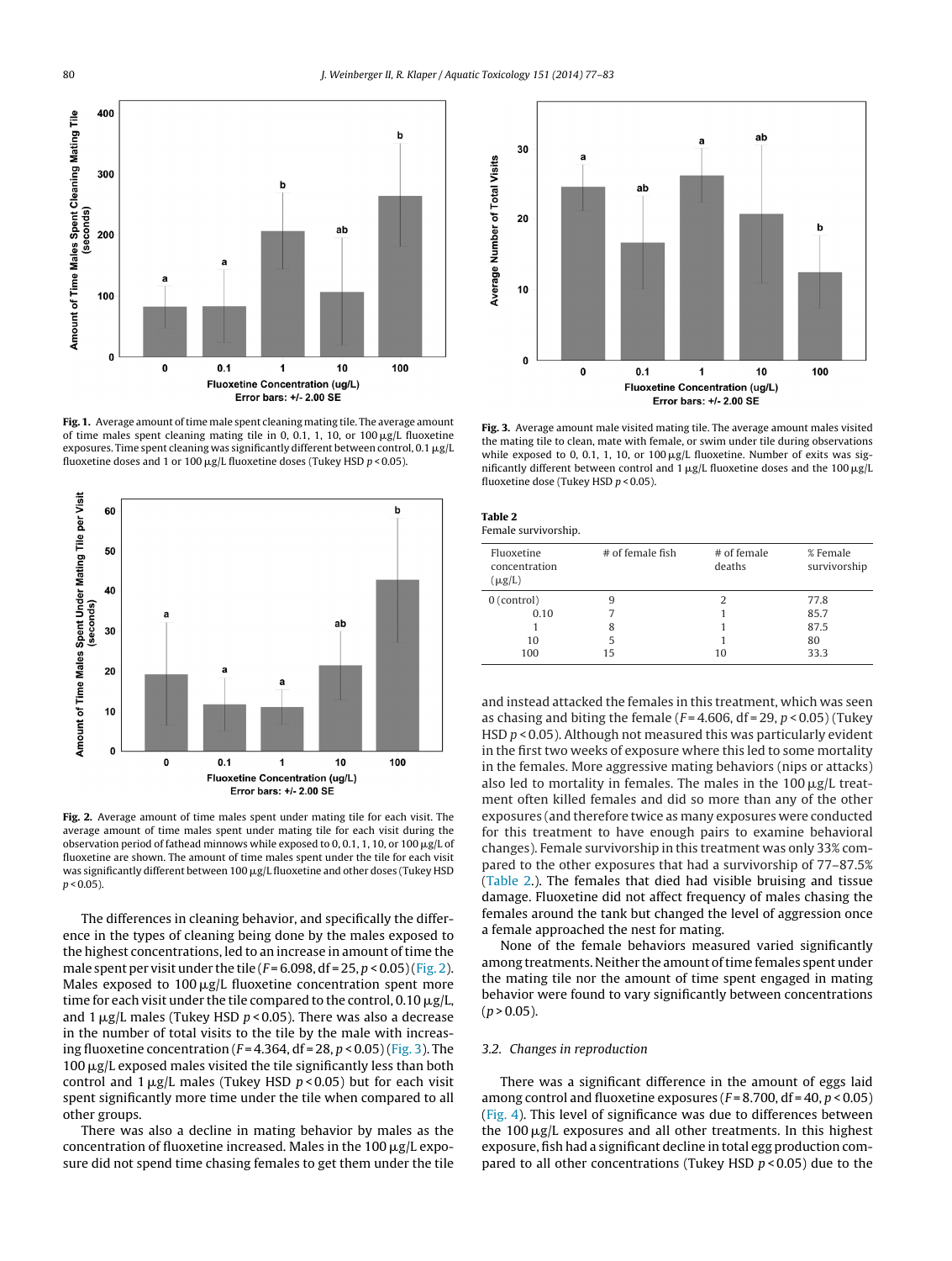<span id="page-4-0"></span>

**Fig. 4.** Average total amount of eggs laid impacted by highest fluoxetine exposure. The average total amount of eggs laid by all pairs during exposure to 0, 0.1, 1, 10, or 100  $\mu$ g/L fluoxetine. Fluoxetine dose of 100  $\mu$ g/L was significant to all other doses (Tukey HSD  $p < 0.05$ ).

aggression in the male fish mentioned above leading to unsuccessful mating and in some cases death of the females.

#### 3.3. Changes in testosterone and estrogen

Testosterone was measured in all males from this experiment after the 4-week exposure period and estrogen concentrations were measured in females. There were no significant differences found in hormone concentrations across any of the treatments indicating no association with hormones and the behaviors at these exposure concentrations of fluoxetine.

#### 3.4. Changes in feeding behavior

Fluoxetine exposure increased the time it took the fathead minnows to eat 10 daphnids. The 10 and 100  $\mu$ g/L fluoxetine exposed groups took longer to find and eat all of the daphnids in their feeding arena compared to that of the control, 0.10  $\mu$ g/L and 1.0  $\mu$ g/L exposures (Fig. 5) (F=7.033, df=60, p<0.05; Tukey HSD



**Fig. 5.** Average time to eat prey items increases with fluoxetine exposure. Fish exposed to 1, 10 and 100  $\mu$ g/L took longer to eat prey when presented 10 daphnia than 0 and 0.1  $\mu$ g/L treatments (Tukey HSD p < 0.05).



**Fig. 6.** Distance minnow swam when presented with a model predator fish exposed to. Distance fathead minnows swam away when presented with a large spot representing the approach of a predator. Fish exposed to 10 and 100  $\mu$ g/L fluoxetine moved a smaller distance when compared with other treatments (Tukey HSD  $p < 0.05$ ).

p < 0.05). Several of the fish in the 10  $\mu$ g/L fluoxetine exposure and  $100 \,\mathrm{\upmu g/L}$  fluoxetine exposures did not eat any of the daphnia during the allotted time of 2700 s.

Fish were removed from fluoxetine exposure and placed in a control environment to see if the removal of fluoxetine would return fish to a control like state. Experiments were repeated one week and two weeks after being placed in control settings. Fish that were initially exposed to 10  $\mu$ g/L fluoxetine and had a significant increase in the time to find prey after a 4-week exposure were not statistically different than the controls after 2 weeks ( $p > 0.05$ ). However fish in the 100  $\mu$ g/L did not recover after the 2-week recovery period.

# 3.5. Changes in predator avoidance

Fluoxetine significantly decreased the startle reaction after the introduction of a mock predator in exposures as low as  $1 \mu g/L$ fluoxetine ( $F = 6.462$ , df = 75,  $p < 0.05$ ), decreasing the distance in half compared to that of the control (Fig. 6). In the most extreme cases individual fish in both the 10 and 100  $\mu$ g/L exposures did not respond to the mock predator.

#### **4. Discussion**

Our results show that fluoxetine at concentrations in the range of what has been documented in freshwater systems and wastewater effluent, pose a threat to the normal mating and predator avoidance behavior of the fathead minnow. Behaviors specifically related to nest building and care were affected by concentrations of fluoxetine as low as 1  $\mu$ g/L. Males in this species are responsible for providing a safe nesting site, cleaning the nest, and then cleaning and protecting the eggs laid until they hatch. Any disturbance to these tasks could alter offspring success and have population consequences. We saw an increase in time the male spent under the tile in the nest, for each visit, a decrease in frequency male visited the nest, an increase in time male spent cleaning the tile to provide a suitable nesting site, and a decrease in the frequency of the male attempting to mate with the female with various concentrations of fluoxetine.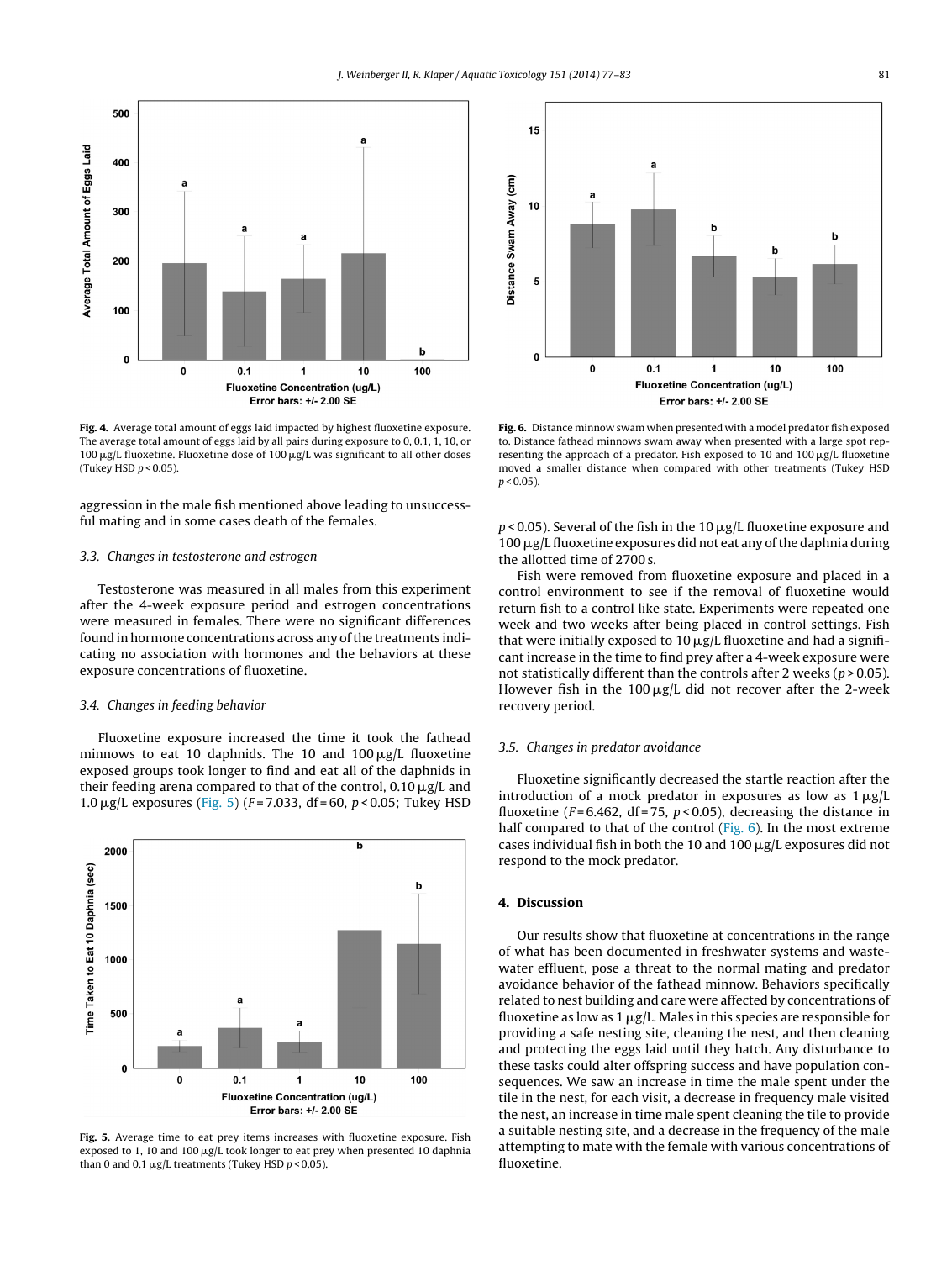<span id="page-5-0"></span>We also found an influence of fluoxetine exposure on aggressive behavior in that males were so aggressive in the 100  $\rm \mu g/L$ treatment that  $67\%$  of the females were killed ([Table](#page-3-0) 2). This aggressive reaction to females rather than males is unusual but similar to other studies that find aggression toward other males increases with serotonin level changes as well as fluoxetine exposures (Barry, 2013; Dzieweczynski and Herbert, 2012; Lynn et al., 2007). This aggression toward the females and an increase in male isolation time under the tile with the increase in fluoxetine concentration could be a model for other behavioral problems. The complex suicidal traits of humans (aggression, impulsivity, irritability and hopelessness) are currently being modeled in rodents to better understand if SSRIs might be linked to suicidal thoughts and behaviors ([Malkesman](#page-6-0) et [al.,](#page-6-0) [2009\).](#page-6-0) Male fish exposed to the concentrations of fluoxetine of 10 and 100  $\mu$ g/L displayed some of these traits that are modeled in rats (isolation and aggression) and could make fathead minnows a model organism for understanding the behavior effects of exposure dose, length of exposure to SSRIs and aggression and suicide and the potential side effects of these medications in humans.

Changes related to a given exposure concentration were not uniform across all behaviors and we also saw a difference from the initial week of exposure to the time period where filming began, indicating a particular dose or differential brain responses at different exposure concentrations. Studies in mammals point toward differential impacts of SSRIs in different brain regions, which could cause a differential response for each behavior [\(Griffin](#page-6-0) [and](#page-6-0) [Mellon,](#page-6-0) [1999;](#page-6-0) [Muneoka](#page-6-0) et [al.,](#page-6-0) [2009\).](#page-6-0) In addition, research in fish has demonstrated that behaviors such as aggression and feeding are decoupled and associated with serotonin mechanisms in different regions of the brain ([Elipot](#page-6-0) et [al.,](#page-6-0) [2013\)](#page-6-0) and exposures to fluoxetine impact the brain stem over other brain regions (Airhart et al., 2007) supporting the idea that behavioral responses to fluoxetine may differ within the same exposure.

Other studies have suggested that SSRIs may have a significant neuroendocrine effect, which would have an impact on behavior, hormones and potential the number of eggs laid [\(Lister](#page-6-0) et [al.,](#page-6-0) [2009;](#page-6-0) [Fernandes](#page-6-0) et [al.,](#page-6-0) [2011;](#page-6-0) [Mennigen](#page-6-0) et [al.,](#page-6-0) [2011\).](#page-6-0) This may be true at higher exposure concentrations, however in this study behavioral changes were not related to hormonal changes in either male or female fish. In addition, testosterone (males) and estrogen (females) concentrations did not differ with treatment.

Although we did not find a difference overall in the number of eggs laid among treatments, male nest behavior can have a significant impact on fry surviving to adulthood as they are responsible for cleaning and taking care of the eggs. This study did not measure changes in the survival of offspring but this type of measure would be of value to determine if changes in male behavior had a larger consequence. In addition, other studies have found that fluoxetine exposed fish may have a greater frequency in developmental abnormalities and behavioral issues ([Foran](#page-6-0) et [al.,](#page-6-0) [2004\).](#page-6-0) These abnormalities were not measured or readily apparent in this study but if present could also mean a less viable egg population despite the similar numbers of eggs laid.

Adult fathead minnow behaviors associated with predator evasion were also impacted by the exposure of environmentally relevant concentrations of fluoxetine. Their swim distance, which is important in normal predator avoidance behavior across fish species [\(Eaton](#page-6-0) et [al.,](#page-6-0) [2001;](#page-6-0) [Eaton](#page-6-0) [and](#page-6-0) [Hackett,](#page-6-0) [1984;](#page-6-0) [Domenici](#page-6-0) [and](#page-6-0) [Blake,](#page-6-0) [1997\),](#page-6-0) was significant shorter than the control fish. Fish exposed to the highest concentration of fluoxetine that we tested (100 $\mu$ g/L) often did not react to the mock predator being introduced to them. This negative effect on predator evasion indicates a slower response or a reduced mobility in these fish and can lead to increased predation. This is supported by other research indicating fluoxetine can have an impact on fish

movement [\(Maximino](#page-6-0) et [al.,](#page-6-0) [2011\)](#page-6-0) and reaction to predation cues (Barbosa Júnior et al., 2012; Gaworecki and Klaine, 2008).

Fluoxetine at concentrations 10 times what has been documented in the environment (10  $\mu$ g/L) also caused a change in feeding behavior as minnows were slower at capturing their prey. The results in this study were similar to what has been found with other fish species at similar or higher concentrations [\(Gaworecki](#page-6-0) [and](#page-6-0) [Klaine,](#page-6-0) [2008;](#page-6-0) [Mennigen](#page-6-0) et [al.,](#page-6-0) [2010b;](#page-6-0) [Thomas](#page-6-0) et [al.,](#page-6-0) [2011\).](#page-6-0) As there are many serotonin receptors in the gut as well as central nervous system it may also act as an appetite suppressor rather than directly affecting behavior through brain function [\(De](#page-6-0) [Pedro](#page-6-0) et [al.,](#page-6-0) [1998\).](#page-6-0) Fluoxetine has also been shown reduce food intake and body weight in mammals [\(Uphouse](#page-6-0) et [al.,](#page-6-0) [2006\).](#page-6-0) These impacts were seen at concentrations higher than what might be expected in the environment.

One of the promising findings of this research was the return to control like feeding and predator avoidance behavior with removal of even the greatest exposures. This recovery time was only two weeks for all but the highest exposure conditions, indicating that although the presence of SSRIs in aquatic systems may be pervasive, the impacts on behavior seen in this study may be reversible with improved removal from the waste stream.

### **5. Conclusion**

The research presented here demonstrates that environmentally relevant concentrations of fluoxetine, an SSRI antidepressant, have an impact on specific behaviors important to reproduction and predator avoidance. This research also indicates that the impacts of fluoxetine are dose dependent and are more pronounced in males. They may also be brain region specific as not all behaviors are impacted at the same exposure dose and males and females do not demonstrate the same effects. Removal of fluoxetine exposure largely results in a return to normal behavior indicating environmental remediation of any damaging effects to populations is possible.

#### **Conflict of interest**

The authors have nothing to disclose.

#### **Acknowledgements**

This work was funded by a pilot project grant to R. Klaper from the UWM Children's Environmental Health Center, NIH NIEHS Grant P30ES004184-24. The authors wish to thank the anonymous reviewers for their feedback on this manuscript.

#### **References**

- Airhart, M.J., Lee, D.H., Wilson, T.D., Miller, B.E., Miller, M.N., Skalko, R.G., 2007. [Movement](http://refhub.elsevier.com/S0166-445X(13)00273-7/sbref0005) [disorders](http://refhub.elsevier.com/S0166-445X(13)00273-7/sbref0005) [and](http://refhub.elsevier.com/S0166-445X(13)00273-7/sbref0005) [neurochemical](http://refhub.elsevier.com/S0166-445X(13)00273-7/sbref0005) [changes](http://refhub.elsevier.com/S0166-445X(13)00273-7/sbref0005) [in](http://refhub.elsevier.com/S0166-445X(13)00273-7/sbref0005) [zebrafish](http://refhub.elsevier.com/S0166-445X(13)00273-7/sbref0005) [larvae](http://refhub.elsevier.com/S0166-445X(13)00273-7/sbref0005) [after](http://refhub.elsevier.com/S0166-445X(13)00273-7/sbref0005) [bath](http://refhub.elsevier.com/S0166-445X(13)00273-7/sbref0005) [exposure](http://refhub.elsevier.com/S0166-445X(13)00273-7/sbref0005) [to](http://refhub.elsevier.com/S0166-445X(13)00273-7/sbref0005) [fluoxetine](http://refhub.elsevier.com/S0166-445X(13)00273-7/sbref0005) [\(PROZAC\).](http://refhub.elsevier.com/S0166-445X(13)00273-7/sbref0005) [Neurotoxicol.](http://refhub.elsevier.com/S0166-445X(13)00273-7/sbref0005) [Teratol.](http://refhub.elsevier.com/S0166-445X(13)00273-7/sbref0005) [29,](http://refhub.elsevier.com/S0166-445X(13)00273-7/sbref0005) [652–664.](http://refhub.elsevier.com/S0166-445X(13)00273-7/sbref0005)
- Barbosa Júnior, A., Alves, F.L., Pereira Ade, S., Ide, L.M., Hoffmann, A., 2012. [Behav](http://refhub.elsevier.com/S0166-445X(13)00273-7/sbref0015)[ioral](http://refhub.elsevier.com/S0166-445X(13)00273-7/sbref0015) [characterization](http://refhub.elsevier.com/S0166-445X(13)00273-7/sbref0015) [of](http://refhub.elsevier.com/S0166-445X(13)00273-7/sbref0015) [the](http://refhub.elsevier.com/S0166-445X(13)00273-7/sbref0015) [alarm](http://refhub.elsevier.com/S0166-445X(13)00273-7/sbref0015) [reaction](http://refhub.elsevier.com/S0166-445X(13)00273-7/sbref0015) [and](http://refhub.elsevier.com/S0166-445X(13)00273-7/sbref0015) [anxiolytic-like](http://refhub.elsevier.com/S0166-445X(13)00273-7/sbref0015) [effect](http://refhub.elsevier.com/S0166-445X(13)00273-7/sbref0015) [of](http://refhub.elsevier.com/S0166-445X(13)00273-7/sbref0015) [acute](http://refhub.elsevier.com/S0166-445X(13)00273-7/sbref0015) [treatment](http://refhub.elsevier.com/S0166-445X(13)00273-7/sbref0015) [with](http://refhub.elsevier.com/S0166-445X(13)00273-7/sbref0015) [fluoxetine](http://refhub.elsevier.com/S0166-445X(13)00273-7/sbref0015) [in](http://refhub.elsevier.com/S0166-445X(13)00273-7/sbref0015) pia[u](http://refhub.elsevier.com/S0166-445X(13)00273-7/sbref0015)cu [fish.](http://refhub.elsevier.com/S0166-445X(13)00273-7/sbref0015) [Physiol.](http://refhub.elsevier.com/S0166-445X(13)00273-7/sbref0015) [Behav.](http://refhub.elsevier.com/S0166-445X(13)00273-7/sbref0015) [105,](http://refhub.elsevier.com/S0166-445X(13)00273-7/sbref0015) [784–790.](http://refhub.elsevier.com/S0166-445X(13)00273-7/sbref0015)
- Barry, M.J., 2013. [Effects](http://refhub.elsevier.com/S0166-445X(13)00273-7/sbref0020) [of](http://refhub.elsevier.com/S0166-445X(13)00273-7/sbref0020) [fluoxetine](http://refhub.elsevier.com/S0166-445X(13)00273-7/sbref0020) [on](http://refhub.elsevier.com/S0166-445X(13)00273-7/sbref0020) [the](http://refhub.elsevier.com/S0166-445X(13)00273-7/sbref0020) [swimming](http://refhub.elsevier.com/S0166-445X(13)00273-7/sbref0020) [and](http://refhub.elsevier.com/S0166-445X(13)00273-7/sbref0020) [behavioral](http://refhub.elsevier.com/S0166-445X(13)00273-7/sbref0020) [responses](http://refhub.elsevier.com/S0166-445X(13)00273-7/sbref0020) [of](http://refhub.elsevier.com/S0166-445X(13)00273-7/sbref0020) [the](http://refhub.elsevier.com/S0166-445X(13)00273-7/sbref0020) [Arabian](http://refhub.elsevier.com/S0166-445X(13)00273-7/sbref0020) [killifish.](http://refhub.elsevier.com/S0166-445X(13)00273-7/sbref0020) [Ecotoxicology](http://refhub.elsevier.com/S0166-445X(13)00273-7/sbref0020) [22,](http://refhub.elsevier.com/S0166-445X(13)00273-7/sbref0020) [425–432.](http://refhub.elsevier.com/S0166-445X(13)00273-7/sbref0020)
- Beulig, A., Fowler, J., 2008. [Fish](http://refhub.elsevier.com/S0166-445X(13)00273-7/sbref0025) [on](http://refhub.elsevier.com/S0166-445X(13)00273-7/sbref0025) [Prozac:](http://refhub.elsevier.com/S0166-445X(13)00273-7/sbref0025) [effect](http://refhub.elsevier.com/S0166-445X(13)00273-7/sbref0025) [of](http://refhub.elsevier.com/S0166-445X(13)00273-7/sbref0025) [serotonin](http://refhub.elsevier.com/S0166-445X(13)00273-7/sbref0025) [reuptake](http://refhub.elsevier.com/S0166-445X(13)00273-7/sbref0025) [inhibitors](http://refhub.elsevier.com/S0166-445X(13)00273-7/sbref0025) [on](http://refhub.elsevier.com/S0166-445X(13)00273-7/sbref0025) [cognition](http://refhub.elsevier.com/S0166-445X(13)00273-7/sbref0025) [in](http://refhub.elsevier.com/S0166-445X(13)00273-7/sbref0025) [goldfish.](http://refhub.elsevier.com/S0166-445X(13)00273-7/sbref0025) [Behav.](http://refhub.elsevier.com/S0166-445X(13)00273-7/sbref0025) [Neurosci.](http://refhub.elsevier.com/S0166-445X(13)00273-7/sbref0025) [122](http://refhub.elsevier.com/S0166-445X(13)00273-7/sbref0025) [\(April](http://refhub.elsevier.com/S0166-445X(13)00273-7/sbref0025) [\(2\)\),](http://refhub.elsevier.com/S0166-445X(13)00273-7/sbref0025) [426–432.](http://refhub.elsevier.com/S0166-445X(13)00273-7/sbref0025)
- Blair, B.D., Crago, J.P., Hedman, C.J., Klaper, R., 2013a. [Pharmaceutical](http://refhub.elsevier.com/S0166-445X(13)00273-7/sbref0030) [and](http://refhub.elsevier.com/S0166-445X(13)00273-7/sbref0030) [personal](http://refhub.elsevier.com/S0166-445X(13)00273-7/sbref0030) [care](http://refhub.elsevier.com/S0166-445X(13)00273-7/sbref0030) [products](http://refhub.elsevier.com/S0166-445X(13)00273-7/sbref0030) [found](http://refhub.elsevier.com/S0166-445X(13)00273-7/sbref0030) [in](http://refhub.elsevier.com/S0166-445X(13)00273-7/sbref0030) [the](http://refhub.elsevier.com/S0166-445X(13)00273-7/sbref0030) [great](http://refhub.elsevier.com/S0166-445X(13)00273-7/sbref0030) [lakes](http://refhub.elsevier.com/S0166-445X(13)00273-7/sbref0030) [above](http://refhub.elsevier.com/S0166-445X(13)00273-7/sbref0030) [concentrations](http://refhub.elsevier.com/S0166-445X(13)00273-7/sbref0030) [of](http://refhub.elsevier.com/S0166-445X(13)00273-7/sbref0030) [environmental](http://refhub.elsevier.com/S0166-445X(13)00273-7/sbref0030) [concern.](http://refhub.elsevier.com/S0166-445X(13)00273-7/sbref0030) [Chemosphere](http://refhub.elsevier.com/S0166-445X(13)00273-7/sbref0030) [93,](http://refhub.elsevier.com/S0166-445X(13)00273-7/sbref0030) [2116–2123.](http://refhub.elsevier.com/S0166-445X(13)00273-7/sbref0030)
- Blair, B.D., Crago, J.P., Hedman, C.J., Treguer, R.J.F., Magruder, C., Royer, L.S., Klaper, R.D., 2013b. [Evaluation](http://refhub.elsevier.com/S0166-445X(13)00273-7/sbref0035) [of](http://refhub.elsevier.com/S0166-445X(13)00273-7/sbref0035) [a](http://refhub.elsevier.com/S0166-445X(13)00273-7/sbref0035) [model](http://refhub.elsevier.com/S0166-445X(13)00273-7/sbref0035) [for](http://refhub.elsevier.com/S0166-445X(13)00273-7/sbref0035) [the](http://refhub.elsevier.com/S0166-445X(13)00273-7/sbref0035) [removal](http://refhub.elsevier.com/S0166-445X(13)00273-7/sbref0035) [of](http://refhub.elsevier.com/S0166-445X(13)00273-7/sbref0035) [pharmaceuticals,](http://refhub.elsevier.com/S0166-445X(13)00273-7/sbref0035) [personal](http://refhub.elsevier.com/S0166-445X(13)00273-7/sbref0035) [care](http://refhub.elsevier.com/S0166-445X(13)00273-7/sbref0035) [products,](http://refhub.elsevier.com/S0166-445X(13)00273-7/sbref0035) [and](http://refhub.elsevier.com/S0166-445X(13)00273-7/sbref0035) [hormones](http://refhub.elsevier.com/S0166-445X(13)00273-7/sbref0035) [from](http://refhub.elsevier.com/S0166-445X(13)00273-7/sbref0035) [wastewater.](http://refhub.elsevier.com/S0166-445X(13)00273-7/sbref0035) [Sci.](http://refhub.elsevier.com/S0166-445X(13)00273-7/sbref0035) [Total](http://refhub.elsevier.com/S0166-445X(13)00273-7/sbref0035) [Environ.](http://refhub.elsevier.com/S0166-445X(13)00273-7/sbref0035) [444,](http://refhub.elsevier.com/S0166-445X(13)00273-7/sbref0035) [515](http://refhub.elsevier.com/S0166-445X(13)00273-7/sbref0035)–[521.](http://refhub.elsevier.com/S0166-445X(13)00273-7/sbref0035)
- Boyd, G.R., Reemtsma, H., Grimm, D.A., Mitra, S., 2003. [Pharmaceuticals](http://refhub.elsevier.com/S0166-445X(13)00273-7/sbref0040) [and](http://refhub.elsevier.com/S0166-445X(13)00273-7/sbref0040) [per](http://refhub.elsevier.com/S0166-445X(13)00273-7/sbref0040)[sonal](http://refhub.elsevier.com/S0166-445X(13)00273-7/sbref0040) [care](http://refhub.elsevier.com/S0166-445X(13)00273-7/sbref0040) [products](http://refhub.elsevier.com/S0166-445X(13)00273-7/sbref0040) [\(PPCPs\)](http://refhub.elsevier.com/S0166-445X(13)00273-7/sbref0040) [in](http://refhub.elsevier.com/S0166-445X(13)00273-7/sbref0040) [surface](http://refhub.elsevier.com/S0166-445X(13)00273-7/sbref0040) [and](http://refhub.elsevier.com/S0166-445X(13)00273-7/sbref0040) [treated](http://refhub.elsevier.com/S0166-445X(13)00273-7/sbref0040) [waters](http://refhub.elsevier.com/S0166-445X(13)00273-7/sbref0040) [of](http://refhub.elsevier.com/S0166-445X(13)00273-7/sbref0040) [Louisiana,](http://refhub.elsevier.com/S0166-445X(13)00273-7/sbref0040) [USA](http://refhub.elsevier.com/S0166-445X(13)00273-7/sbref0040) [and](http://refhub.elsevier.com/S0166-445X(13)00273-7/sbref0040) [Ontario,](http://refhub.elsevier.com/S0166-445X(13)00273-7/sbref0040) [Canada.](http://refhub.elsevier.com/S0166-445X(13)00273-7/sbref0040) [Sci.](http://refhub.elsevier.com/S0166-445X(13)00273-7/sbref0040) [Total](http://refhub.elsevier.com/S0166-445X(13)00273-7/sbref0040) [Environ.](http://refhub.elsevier.com/S0166-445X(13)00273-7/sbref0040) [311,](http://refhub.elsevier.com/S0166-445X(13)00273-7/sbref0040) [135](http://refhub.elsevier.com/S0166-445X(13)00273-7/sbref0040)–[149.](http://refhub.elsevier.com/S0166-445X(13)00273-7/sbref0040)